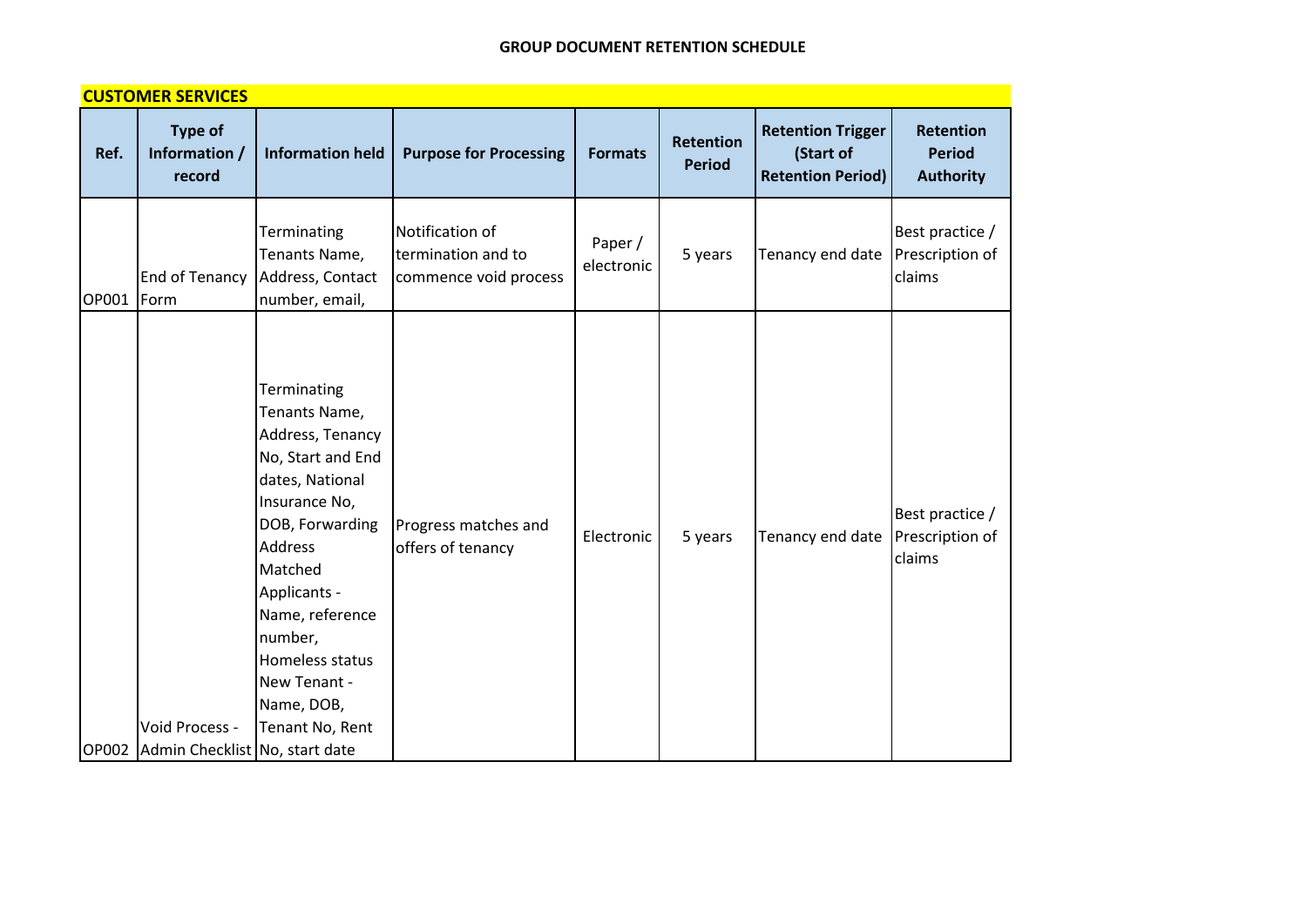| <b>OP003</b> | Correspondenc<br>e between LA<br>regarding<br><b>Imatches</b> | Name, Address,<br>DOB,                                                                                    | Progress matches and<br>offers of tenancy                  | Paper /<br>electronic | 5 years | Tenancy end date | Best practice /<br>Prescription of<br>claims |
|--------------|---------------------------------------------------------------|-----------------------------------------------------------------------------------------------------------|------------------------------------------------------------|-----------------------|---------|------------------|----------------------------------------------|
| <b>OP004</b> | Matching form<br>(including<br>Northgate info)                | Name, Address,<br>contact number,<br>email, household<br>composition,<br>potentially health<br>/ criminal | Progress matches and<br>offers of tenancy                  | Paper/<br>electronic  | 5 years | Tenancy end date | Best practice /<br>Prescription of<br>claims |
| <b>OP005</b> | <b>Offer Letter</b>                                           | Name, Address                                                                                             | Offer of tenancy                                           | Electronic            | 5 years | Tenancy end date | Best practice<br>Prescription of<br>claims   |
| OP006        | Tenancy<br>reference<br>requests                              | Name, address,<br>rent and tenancy<br>details                                                             | Allocations                                                | Electronic            | 5 years | Tenancy end date | Best practice /<br>Prescription of<br>claims |
|              |                                                               |                                                                                                           | <b>Tenancy File / Housefile</b>                            |                       |         |                  |                                              |
| OP007 form   | Pre<br>tenancy/sign up impairments /                          | Name, address,<br>contact details, NI<br>Number, DOB,<br>health conditions                                | Handover of property -<br>capture key info about<br>tenant | electonic             | 5 years | Tenancy end date | Best practice /<br>Prescription of<br>claims |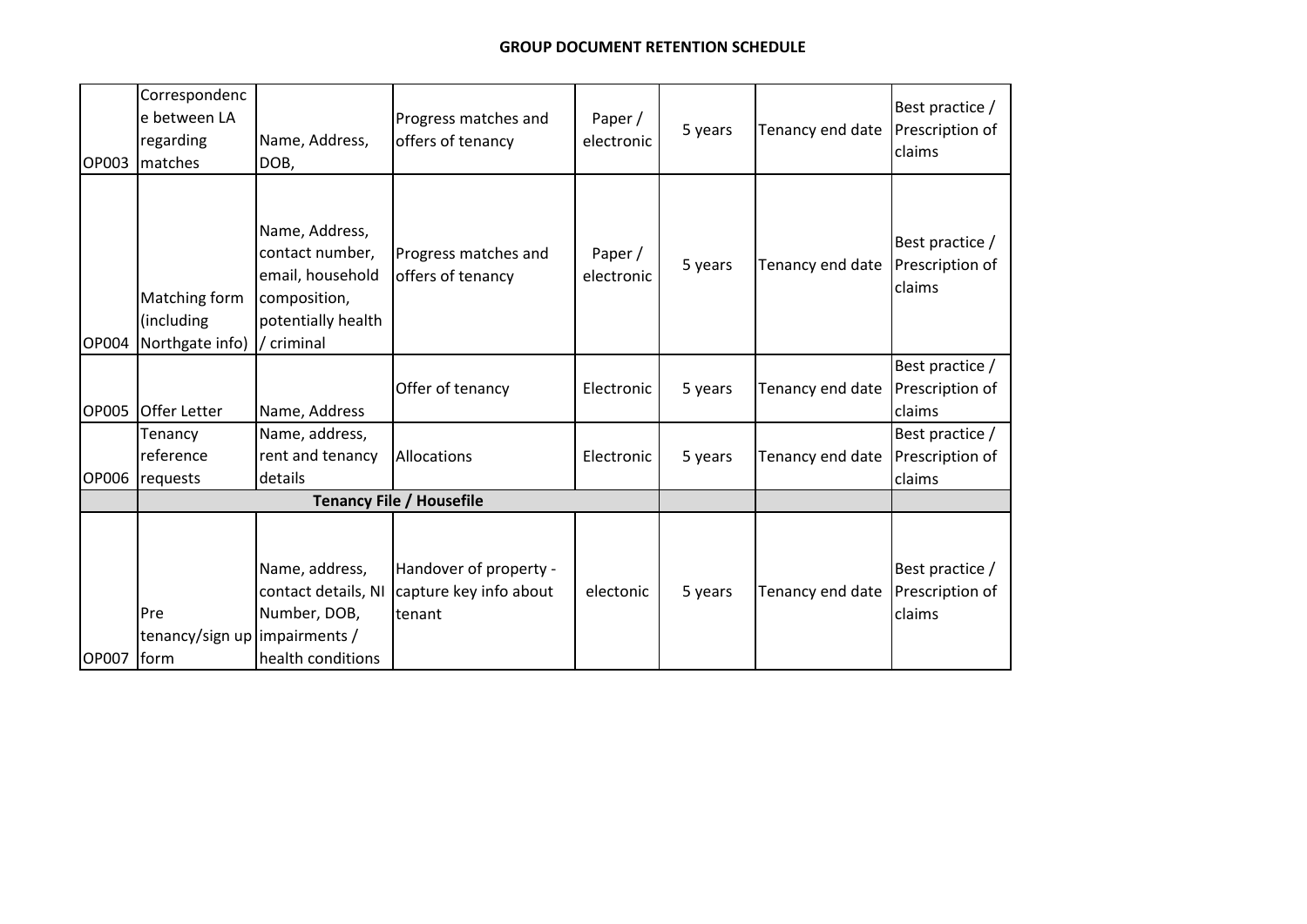| <b>OP008</b> | <b>New Tenant</b><br><b>Visit Form</b>           | name, address,<br>phone number,<br>email, household<br>composition,<br>impairments /<br>health conditions | Review tenancy<br>/changes and problems<br>with property                                 | Paper /<br>electronic | 5 years | Tenancy end date | Best practice /<br>Prescription of<br>claims |
|--------------|--------------------------------------------------|-----------------------------------------------------------------------------------------------------------|------------------------------------------------------------------------------------------|-----------------------|---------|------------------|----------------------------------------------|
| OP009        | Tenancy<br>Agreement/Occ<br>upancy<br>Agreement  | Name, address,<br>rent details                                                                            | Legal contract                                                                           | Paper /<br>electronic | 5 years | Tenancy end date | Best practice /<br>Prescription of<br>claims |
| OP010        | Standard<br>letters to<br>individuals            | Name, address,<br>tenancy ref                                                                             | Tenancy or estate<br>management issues                                                   | Electronic            | 5 years | Tenancy end date | Best practice /<br>Prescription of<br>claims |
| OP011        | Standard letters Name, address,<br>- mail merges | tenancy ref                                                                                               | Tenancy or estate<br>management issues                                                   | Electronic            | 5 years | Tenancy end date | Best practice /<br>Prescription of<br>claims |
| OP012        | Correspondenc<br>e to \ from<br>tenants          | Name, address,<br>any tenancy<br>related<br>information                                                   | <b>Customer contact</b>                                                                  | Electronic            | 5 years | Tenancy end date | Best practice /<br>Prescription of<br>claims |
| OP013        | Mandate                                          | Name, address,<br>tenancy ref,<br>contact details,<br>details                                             | Data Protection third party contact To record who can act on<br>behalf of any individual | Electronic            | 5 years | Tenancy end date | Best practice /<br>Prescription of<br>claims |
| OP014        | Power of<br>Attorney<br>documents                | Name, Address,<br>General/Welfare/<br>Financial powers/<br>health                                         | To record who can act on<br>behalf of any individual                                     | Electronic            | 5 years | Tenancy end date | Best practice /<br>Prescription of<br>claims |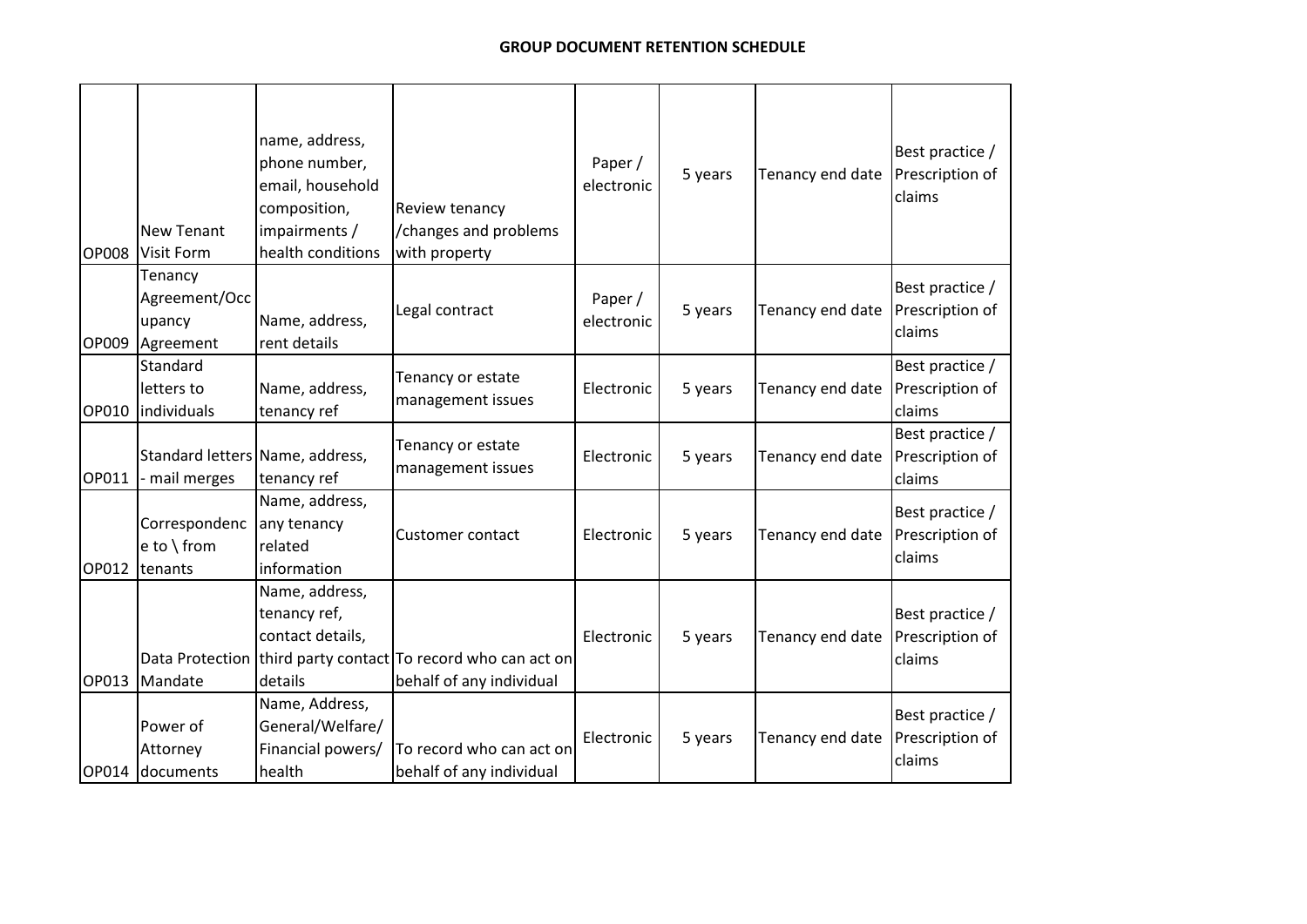|       |                         | Name, Address,<br>General/Welfare/ |                                                      | Electronic | 5 years | Tenancy end date | Best practice /<br>Prescription of |
|-------|-------------------------|------------------------------------|------------------------------------------------------|------------|---------|------------------|------------------------------------|
| OP015 | Guardianship<br>details | Financial powers /<br>health       | To record who can act on<br>behalf of any individual |            |         |                  | claims                             |
|       | Tenancy                 | Name, address,                     |                                                      |            |         |                  | Best practice /                    |
|       | reference               | rent and tenancy                   | To allocate a property                               | Electronic | 5 years | Tenancy end date | Prescription of                    |
| OP016 | requests                | details                            |                                                      |            |         |                  | claims                             |
|       |                         | Name, address,                     |                                                      |            |         |                  | Best practice /                    |
|       | Correspondenc           | rent details,                      | Tenancy sustainment                                  | Electronic |         | Tenancy end date | Prescription of                    |
|       | e to \from              | relevant tenancy                   |                                                      |            | 5 years |                  | claims                             |
| OP017 | Social Work             | info                               |                                                      |            |         |                  |                                    |
|       | Correspondenc           | Name, address,                     |                                                      |            |         |                  | Best practice /                    |
|       | e to \from              | rent details,                      | Tenancy sustainment                                  | Electronic | 5 years | Tenancy end date | Prescription of                    |
|       | support                 | relevant tenancy                   |                                                      |            |         |                  | claims                             |
| OP018 | agencies                | info                               |                                                      |            |         |                  |                                    |
|       | Estate                  |                                    |                                                      |            |         |                  | Best practice /                    |
|       | Management              |                                    |                                                      | Electronic | 5 years | Tenancy end date | Prescription of                    |
| OP019 | Letters                 | Name, Address,                     | Tenancy management                                   |            |         |                  | claims                             |
|       | Referral /              |                                    |                                                      |            |         |                  | Best practice /                    |
|       | Liaison with            |                                    | Rent payment                                         | Electronic | 5 years | Tenancy end date | Prescription of                    |
|       | <b>HM Prison</b>        | Name, address,                     |                                                      |            |         |                  | claims                             |
| OP020 | Service                 | rent details                       |                                                      |            |         |                  |                                    |
|       |                         |                                    | <b>Rent Payments</b>                                 |            |         |                  |                                    |
|       |                         | Name, address,                     |                                                      |            |         |                  |                                    |
|       |                         | bank details,                      | Payment                                              | Electronic | Nil     | Date of receipt  | Best practice                      |
|       | <b>Direct Debit</b>     | tenancy ref, rent                  |                                                      | / Paper    |         |                  |                                    |
| OP021 | Mandates                | details                            |                                                      |            |         |                  |                                    |
|       |                         | Name, address,                     |                                                      | We do not  |         |                  |                                    |
|       | Standing order          | tenancy ref, rent                  | Payment                                              | hold       | Nil     | Date of receipt  | Best practice                      |
| OP022 | forms                   | details                            |                                                      |            |         |                  |                                    |
|       |                         | Name, address,                     |                                                      |            |         |                  | Best practice /                    |
|       |                         | tenancy ref, card                  | Payment                                              | Electronic | 5 years | Tenancy end date | Prescription of                    |
|       | OP023 Rent payments     | details                            |                                                      |            |         |                  | claims                             |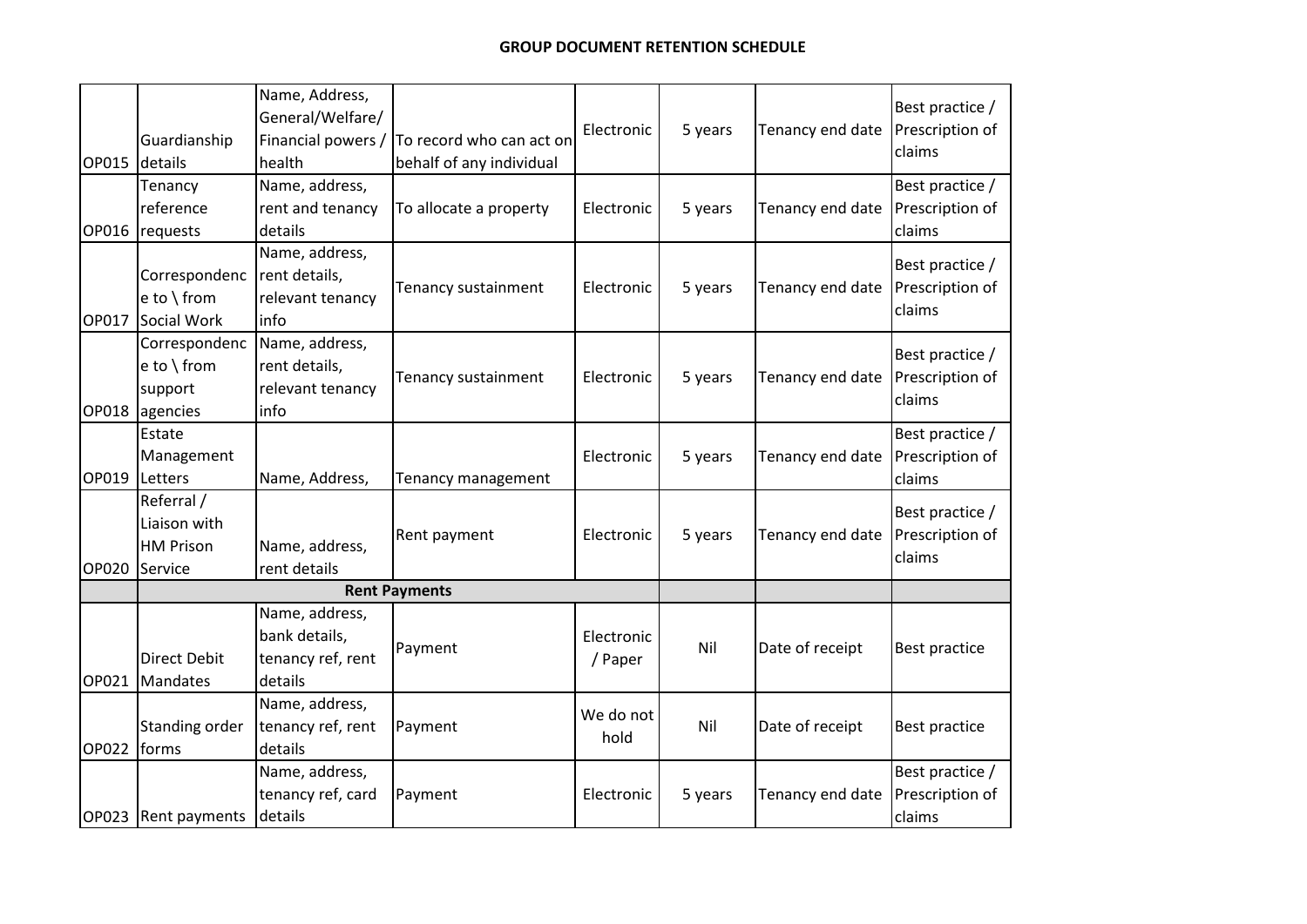| OP024 | Rent<br>Statements                                                                       | Name, address,<br>tenancy ref, rent<br>details                                                                 | Rent payment                                        | Electronic            | 5 years | Tenancy end date        | Best practice /<br>Prescription of<br>claims |
|-------|------------------------------------------------------------------------------------------|----------------------------------------------------------------------------------------------------------------|-----------------------------------------------------|-----------------------|---------|-------------------------|----------------------------------------------|
| OP025 | Credit Refund<br>Requests                                                                | Name, address,<br>tenancy ref, rent<br>details, bank<br>details                                                | Refunding credit                                    | Paper /<br>electronic | Nil     | Date produced           | Best practice                                |
|       |                                                                                          |                                                                                                                | <b>Benefit Claims and Advice</b>                    |                       |         |                         |                                              |
|       | OP026  HB application                                                                    | Name, address,<br>housing benefit<br>ref, rent details,<br>relevant tenancy<br>info                            | HB payment                                          | Electronic            | Nil     | Date submitted          | <b>Best practice</b>                         |
| OP027 | Community<br><b>Care Grants</b>                                                          | Name, address,<br>any tenancy<br>related<br>information                                                        | Claiming community care<br>grant                    | Electronic            | 5 years | Tenancy end date        | Best practice /<br>Prescription of<br>claims |
| OP028 | Application for<br>Discretionary<br>Housing<br>Payment                                   | Name, address,<br>contact details,<br>housing benefit<br>ref, NI no, rent<br>details, relevant<br>tenancy info | Application for<br>discretionary housing<br>payment | Electronic            | 5 years | Tenancy end date        | Best practice /<br>Prescription of<br>claims |
| OP029 | Housing Benefit Name, address,<br>E-Claim                                                | rent details                                                                                                   | Claiming housing benefit                            | Electronic            | Nil     | Date submitted          | Best practice                                |
|       | Evidence of ID,<br>payslips, bank<br>statements,<br>benefit award<br>OP030  letters, SST | Name/address/ag<br>e                                                                                           | Check ID at sign up                                 | Paper /<br>electronic | Nil     | Date evidence<br>viewed | Best practice                                |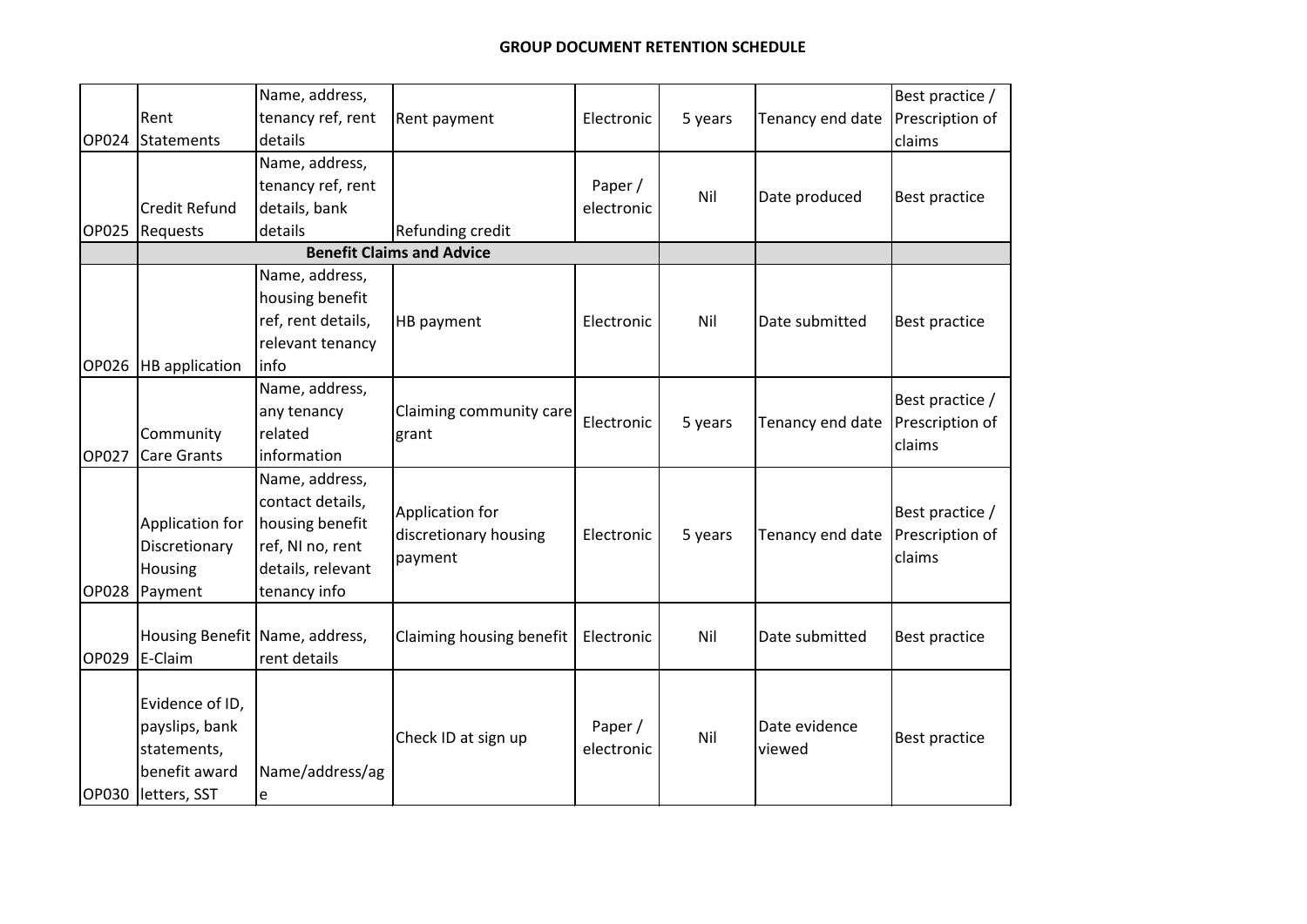|       |                               |                                     | Money & benefits advice  |            |         |                  |                      |
|-------|-------------------------------|-------------------------------------|--------------------------|------------|---------|------------------|----------------------|
|       |                               | Name, address,                      |                          |            |         |                  |                      |
|       |                               | date of birth,                      |                          |            |         |                  | Best practice /      |
|       |                               | household                           |                          | Electronic | 5 years | Tenancy end date | Prescription of      |
|       | Referrals for                 | composition, rent                   |                          |            |         |                  | claims               |
|       | benefits &                    | details, relevant                   |                          |            |         |                  |                      |
| OP031 | money advice                  | tenancy info                        |                          |            |         |                  |                      |
|       |                               | Name, address, hb                   |                          |            |         |                  | Best practice /      |
|       | <b>HB Consent</b>             | ref, NI no, date of Consent mandate |                          | Electronic | 5 years | Tenancy end date | Prescription of      |
|       | OP032 Mandate                 | birth                               |                          |            |         |                  | claims               |
|       |                               |                                     |                          |            |         |                  |                      |
|       |                               | Name, address,                      |                          |            |         |                  |                      |
|       |                               | previous address,                   |                          |            |         |                  |                      |
|       |                               | hb ref, rent                        | Change of circumstances  | Electronic | Nil     | Tenancy end date | <b>Best practice</b> |
|       |                               | Housing benefit details, household  |                          |            |         |                  |                      |
|       | change in                     | composition,                        |                          |            |         |                  |                      |
| OP033 | circumstances                 | contact details                     |                          |            |         |                  |                      |
|       |                               | Name, address,                      |                          |            |         |                  | Best practice /      |
|       |                               | Universal Credit date of birth, NI  | <b>Rent verification</b> | Electronic | 5 years | Tenancy end date | Prescription of      |
|       | Rent                          | no, rent details,                   |                          |            |         |                  | claims               |
| OP034 | Verification                  | tenancy ref                         |                          |            |         |                  |                      |
|       |                               | Name, address,                      |                          |            |         |                  |                      |
|       |                               | date of birth, NI                   | Application for direct   | Paper /    |         |                  | Best practice /      |
|       |                               | no, rent details,                   | payment                  | Electronic | 5 years | Tenancy end date | Prescription of      |
|       | Universal Credit tenancy ref, |                                     |                          |            |         |                  | claims               |
| OP035 | <b>UC47</b>                   | health                              |                          |            |         |                  |                      |
|       |                               | Name, address,                      |                          |            |         |                  |                      |
|       |                               | housing benefit                     |                          |            |         |                  | Best practice /      |
|       | Correspondenc                 | ref, rent details,                  | HB payment               | Electronic | 5 years | Tenancy end date | Prescription of      |
|       | e to \ from                   | relevant tenancy                    |                          |            |         |                  | claims               |
|       | OP036 Housing Benefit linfo   |                                     |                          |            |         |                  |                      |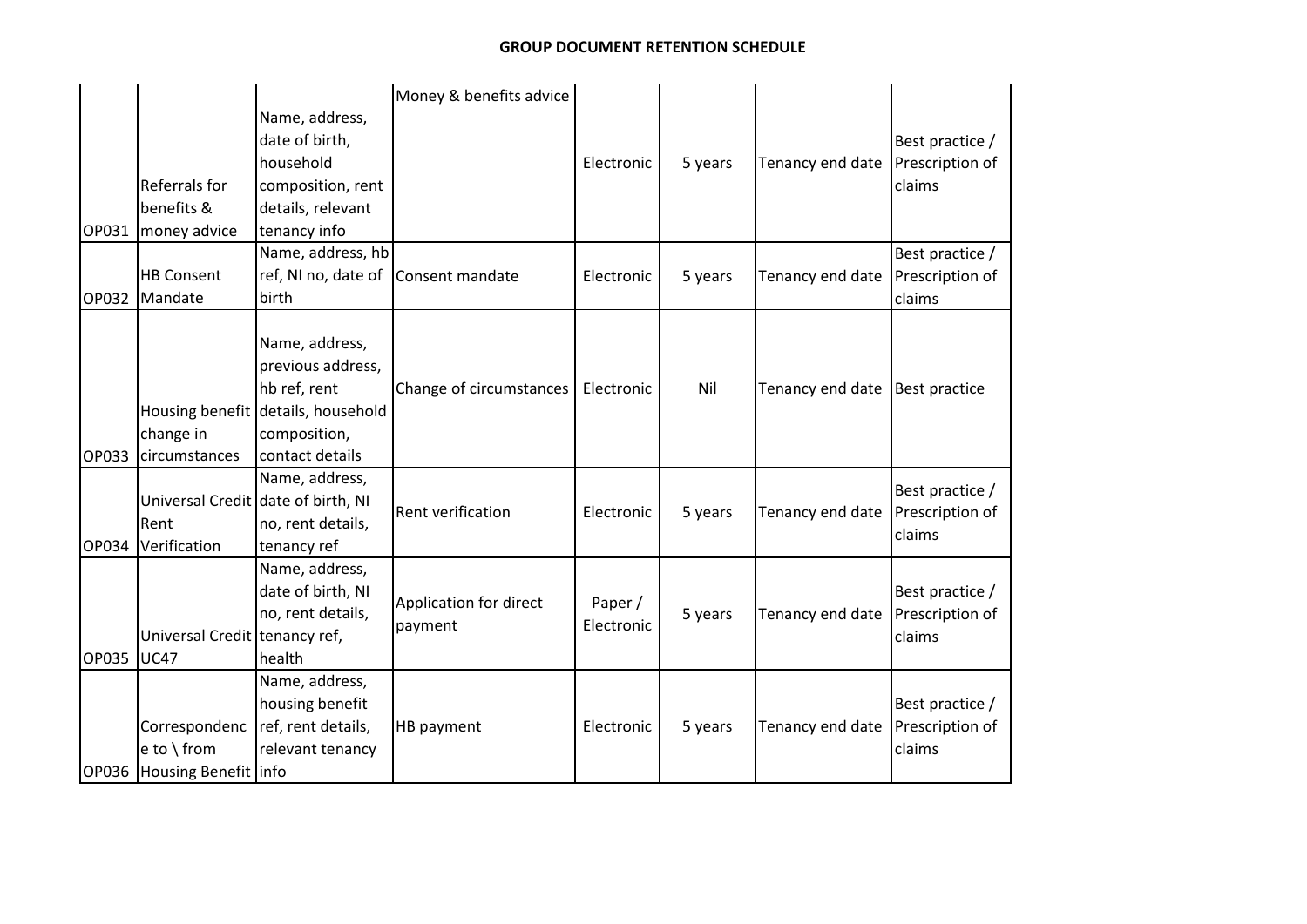| OP037 | Correspondenc<br>e to DWP                     | Name, address,<br>tenancy ref, NI no, UC payment<br>rent details                                |                                         | Electronic           | 5 years | Tenancy end date                          | Best practice /<br>Prescription of<br>claims |
|-------|-----------------------------------------------|-------------------------------------------------------------------------------------------------|-----------------------------------------|----------------------|---------|-------------------------------------------|----------------------------------------------|
| OP038 | HB<br>Reconsideration tenancy info,<br>letter | Name, address,<br>housing benefit<br>ref, relevant<br>health                                    | Reinstate HB claim                      | Electronic           | 5 years | Tenancy end date                          | Best practice /<br>Prescription of<br>claims |
| OP039 | Referrals to<br>Supporting<br>People          | Name, address,<br>date of birth,<br>contact details,<br>relevant tenancy<br>info, health        | Tenancy sustainment                     | Electronic           | 5 years | Tenancy end date                          | Best practice /<br>Prescription of<br>claims |
| OP040 | Suspensions                                   | Housing Benefit Name, address, hb HB suspensions<br>ref                                         |                                         | Electronic           | Nil     | Date received                             | Best practice                                |
| OP041 | Payment<br>Schedule                           | Housing Benefit Name, address, hb<br>ref, hb payment<br>details                                 | HB payments                             | Electronic           | Nil     | Date received                             | Best practice                                |
| OP042 | <b>Housing Benefit</b><br>Notifications       | Name, Address                                                                                   | HB payments                             | Paper/Elec<br>tronic | Nil     | Date received                             | Best practice                                |
|       | <b>Benefits Advice</b><br>OP043   spreadsheet | Name, address,<br>tenancy ref, rent<br>arrs, benefits,<br>contact details,<br>financial, health | Benefits/debt advice,<br>benefit claims | Electronic           | 3 years | Date of last case<br>management<br>action | Best practice                                |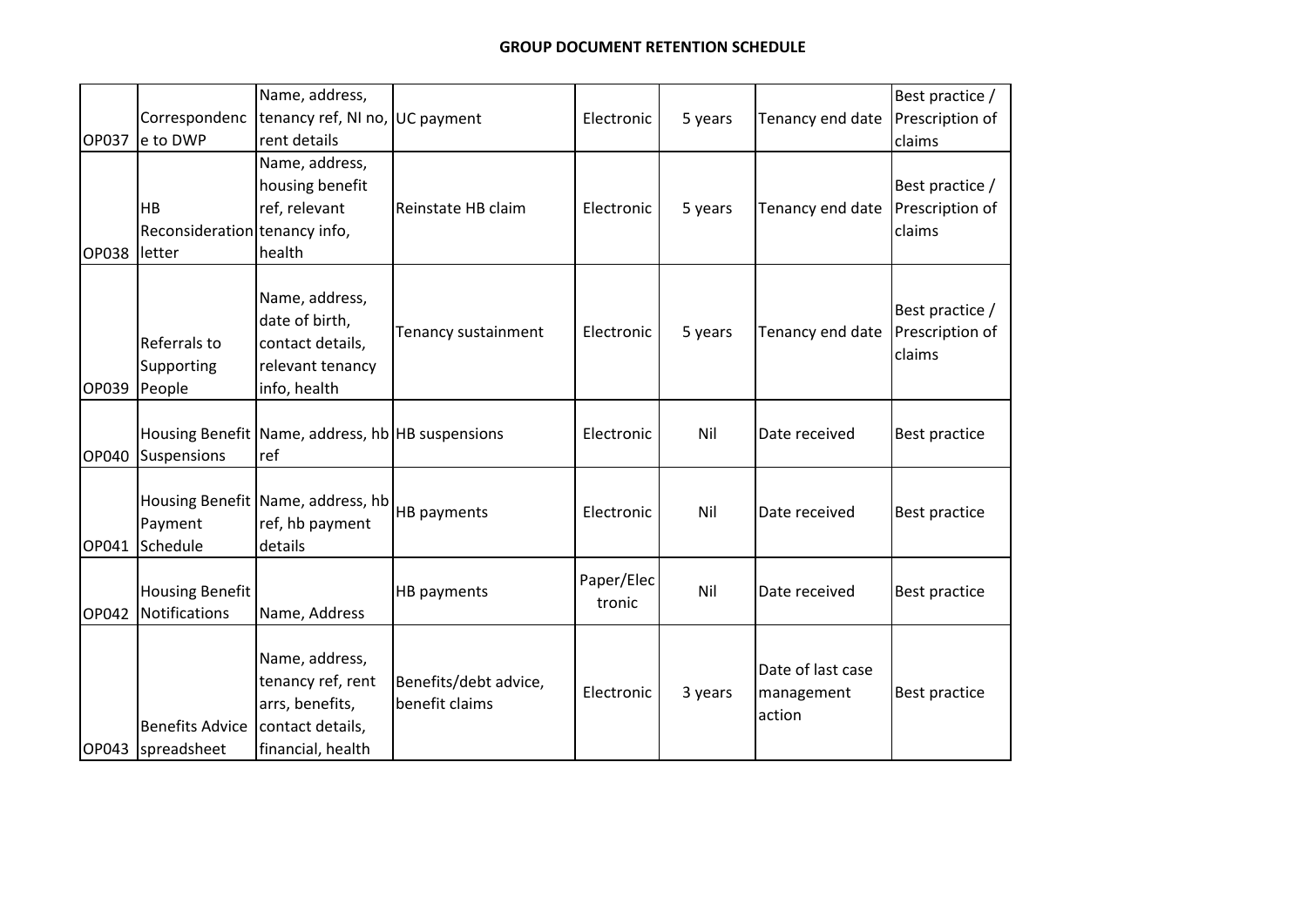| OP044 | Benefits Advice,<br>mandates/copi<br>les   | Name, address,<br>date of birth, NI<br>No, tenancy ref<br>no, HB ref no,<br>financial, health | Benefits/debt advice,<br>benefit claims | Paper/<br>electronic               | 6 months | Date of last case<br>management<br>action | Best practice                                |
|-------|--------------------------------------------|-----------------------------------------------------------------------------------------------|-----------------------------------------|------------------------------------|----------|-------------------------------------------|----------------------------------------------|
| OP045 | Benefits Advice, No, GP name,<br>referrals | Names, address, d<br>of b, phone no, NI<br>financial, health                                  | support/contact other<br>agencies       | Paper/elec<br>tronic               | 6 months | Date of last case<br>management<br>action | Best practice                                |
| OP046 | <b>BA</b><br>DWP,LA/HMRC<br>forms/copies   | Names, address, d<br>of b, phone no, NI<br>No, phone no, GP<br>details, financial,<br>health  | maximise income,<br>arrears reduction   | face to f,<br>paper,<br>electronic | 6 months | Date of last case<br>management<br>action | Best practice                                |
|       |                                            |                                                                                               | <b>Arrears</b>                          |                                    |          |                                           |                                              |
| OP047 | Standard<br>arrears letters                | Name, address,<br>tenancy ref, rent<br>details                                                | Rent payment                            | Electronic                         | 5 years  | Tenancy end date                          | Best practice /<br>Prescription of<br>claims |
| OP048 | Income &<br>Expenditure<br><b>form</b>     | Name, address,<br>rent details,<br>financial<br>information                                   | Income maximisation                     | Electronic                         | 5 years  | Tenancy end date                          | Best practice /<br>Prescription of<br>claims |
| OP049 | <b>Third Party</b><br>Deduction            | Name, address,<br>date of birth, NI<br>no, rent details                                       | <b>Arrears direct</b>                   | Electronic                         | 5 years  | Tenancy end date                          | Best practice /<br>Prescription of<br>claims |
|       | Standard<br>OP050 Letters                  | Name, address,<br>Former Tenants tenancy ref, rent<br>details                                 | Arrears payment                         | Electronic<br>/ paper              | 5 years  | Date produced                             | Best practice                                |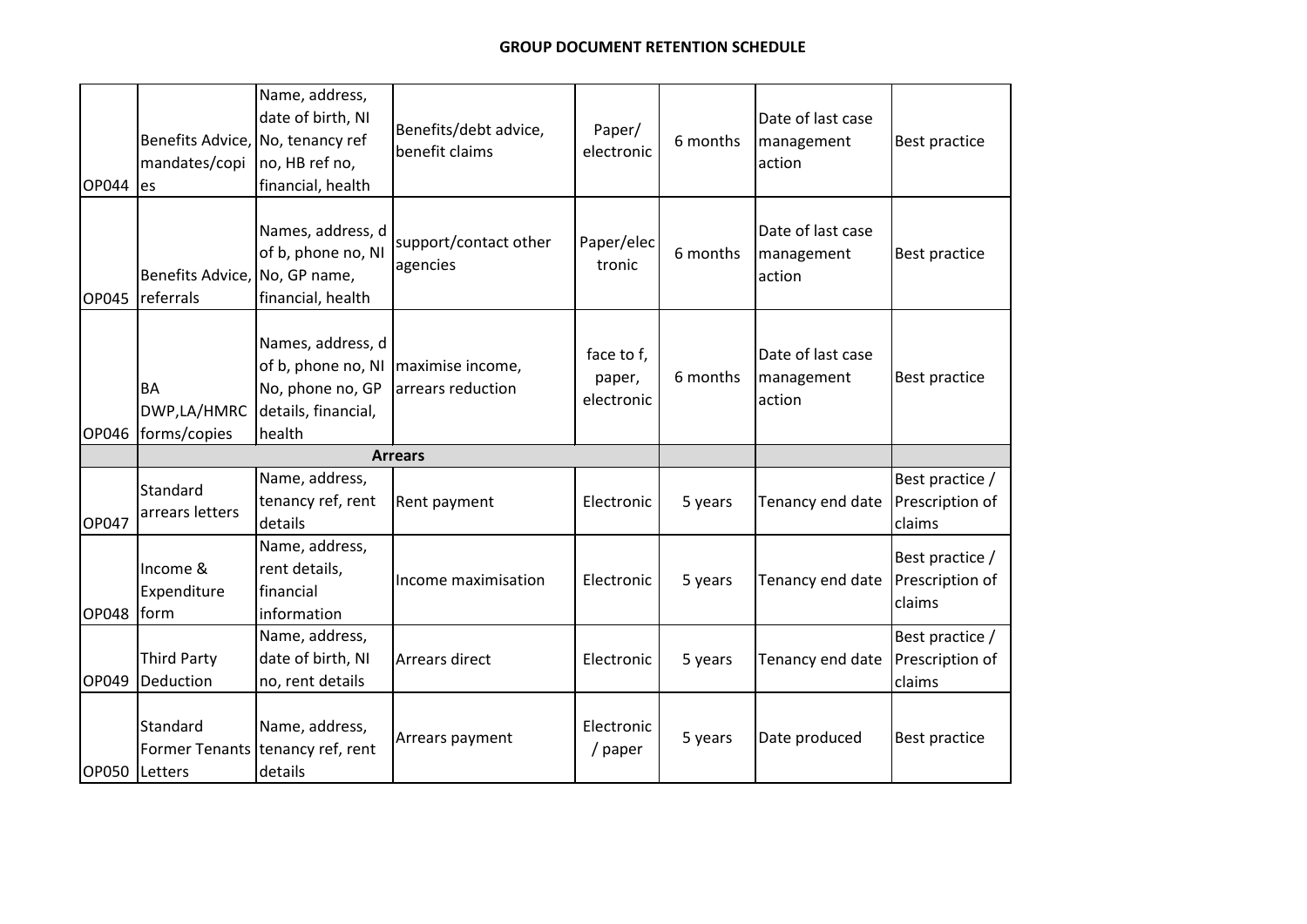| OP051 | Write Off<br>Request                                                     | Name, address,<br>tenancy ref, rent<br>details                                                                     | Write off arrears                           | Paper /<br>electronic | 5 years | Date produced    | <b>Best practice</b>                         |
|-------|--------------------------------------------------------------------------|--------------------------------------------------------------------------------------------------------------------|---------------------------------------------|-----------------------|---------|------------------|----------------------------------------------|
| OP052 | Debt Recovery \employment<br>Earnings \ Bank details, bank<br>Arrestment | Name, address,<br>forwarding<br>address, contact<br>details, rent<br>details, relevant<br>tenancy info,<br>details | Pursue debt                                 | Electronic            | 5 years | Tenancy end date | Best practice /<br>Prescription of<br>claims |
| OP053 | Trust Deeds \<br>Bankruptcy                                              | Name, address,<br>rent details,<br>income &<br>expenditure                                                         | Pursue debt                                 | Electronic            | 5 years | Tenancy end date | Best practice /<br>Prescription of<br>claims |
|       |                                                                          |                                                                                                                    | <b>Changes to Tenancy</b>                   |                       |         |                  |                                              |
| OP054 | Permission<br>requests - Pets                                            | name, address,<br>contact                                                                                          | To decide if pet can be<br>permitted        | Electronic            | 5 years | Tenancy end date | Best practice /<br>Prescription of<br>claims |
| OP055 | Permission<br>requests -<br>Property<br>Alterations                      | name, address,<br>contact, health                                                                                  | To decide if alteration<br>can be completed | Electronic            | 5 years | Tenancy end date | Best practice /<br>Prescription of<br>claims |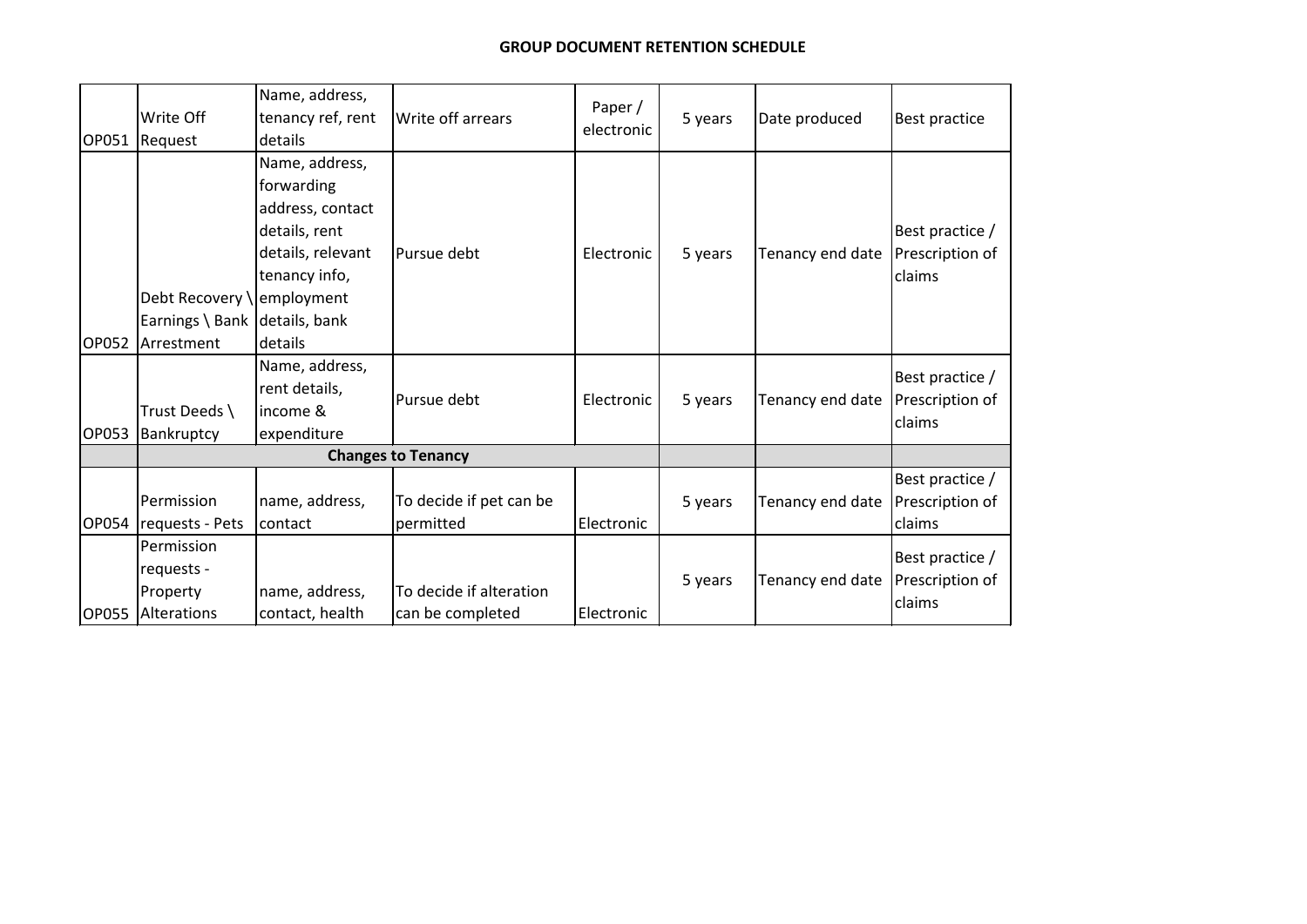| OP056        | Assignation<br>form /letters                       | name, address,<br>contact numbers,<br>email, NI number,<br>Household<br>composition -<br>including name,<br>relationship, age,<br>DOB, NI number | To progress Assignation                | Electronic | 5 years | Tenancy end date | Best practice /<br>Prescription of<br>claims |
|--------------|----------------------------------------------------|--------------------------------------------------------------------------------------------------------------------------------------------------|----------------------------------------|------------|---------|------------------|----------------------------------------------|
| <b>OP057</b> | Change to Joint<br>Tenancy                         | name, address,                                                                                                                                   | to change tenancy                      | Electronic | 5 years | Tenancy end date | Best practice /<br>Prescription of<br>claims |
| <b>OP058</b> | Lodgers Form                                       | name, address,<br>lodgers name<br>previous address,<br>contact, landlord<br>details, DOB,<br>offences                                            | To approve lodger                      | Electronic | 5 years | Tenancy end date | Best practice /<br>Prescription of<br>claims |
| OP059        | Mutual<br>Exchange forms reference,<br>and letters | name, address,<br>outgoing tenant<br>and incoming,<br>landlord<br>offences                                                                       | to request and progress<br>an exchange | Electronic | 5 years | Tenancy end date | Best practice /<br>Prescription of<br>claims |
|              | OP060 Sublet request                               | name, address,<br>lodgers name<br>previous address,<br>contact, landlord<br>details, DOB,<br>offences                                            | To request and progress<br>a sublet    | Electronic | 5 years | Tenancy end date | Best practice /<br>Prescription of<br>claims |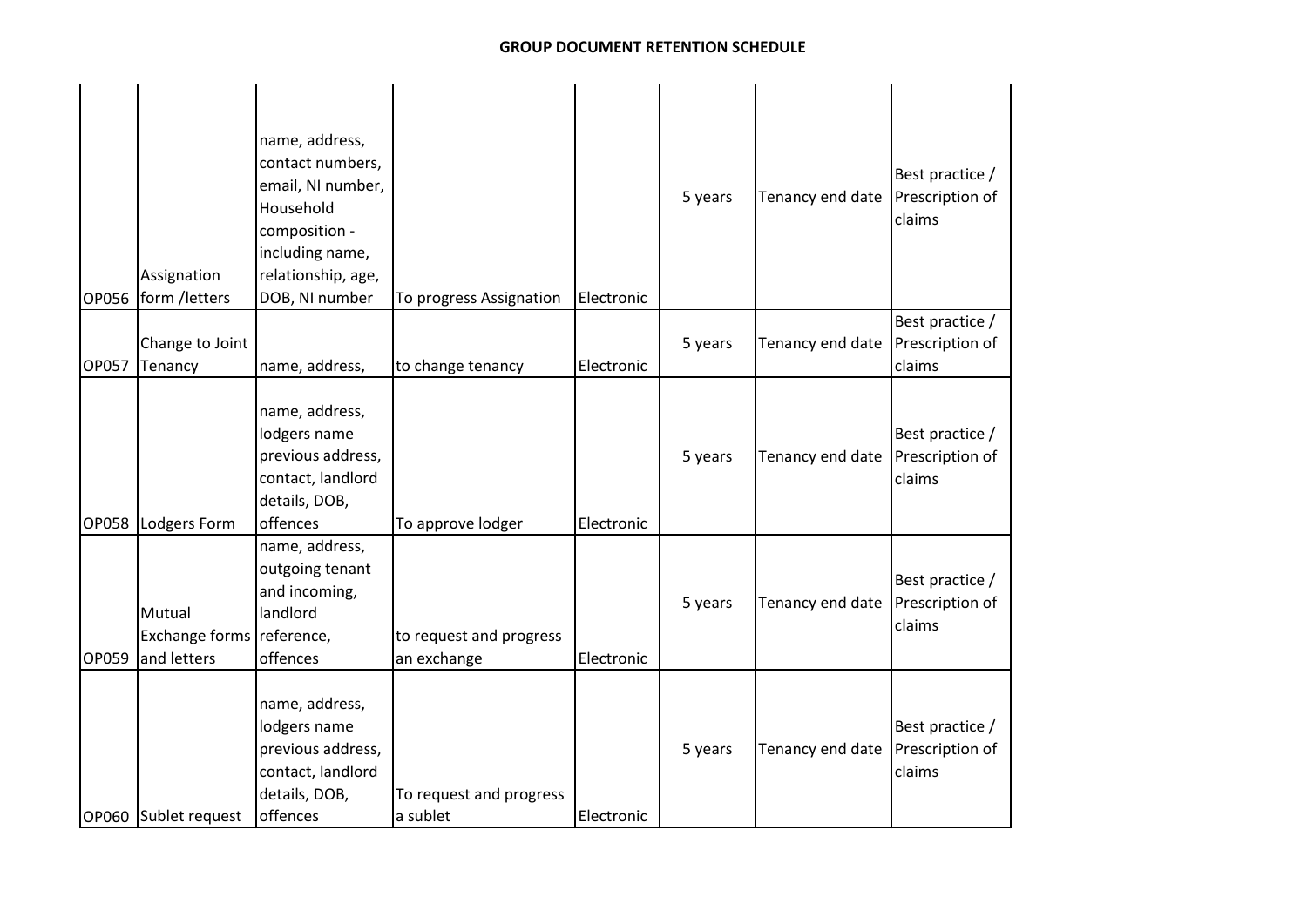| OP061        | <b>Successions</b><br>forms and<br>letters | name, address,<br>lodgers name<br>previous address,<br>contact, landlord<br>details, DOB,<br>offences | To progress a succession<br>of tenancy                                     | Electronic | 5 years | Tenancy end date | Best practice /<br>Prescription of<br>claims |
|--------------|--------------------------------------------|-------------------------------------------------------------------------------------------------------|----------------------------------------------------------------------------|------------|---------|------------------|----------------------------------------------|
|              |                                            |                                                                                                       | <b>Anti-social Behaviour</b>                                               |            |         |                  |                                              |
| OP062        | <b>Police Reports</b><br>Requests          | Name, address,<br>complainant,<br>prep, incident<br>details, Health,<br>Offences,<br>allegations      | To investigate anti-social<br>behaviour allegations                        | Electronic | 5 years | Tenancy end date | Best practice /<br>Prescription of<br>claims |
| OP063        | <b>ASB</b> incident<br>logs                | name, address,<br>complainer and<br>perp, opinions                                                    | Record of reported anti-<br>social behaviour<br>incidents                  | Electronic | 5 years | Tenancy end date | Best practice /<br>Prescription of<br>claims |
| OP064        | <b>ASB witness</b><br>statements           | Name, address,<br>complianer, prep,<br>incident details                                               | To investigate anti-social<br>behaviour allegations                        | Electronic | 5 years | Tenancy end date | Best practice /<br>Prescription of<br>claims |
| <b>OP065</b> | Community<br>Safety Reports/<br>emails     | Name, address,<br>Criminal, Health                                                                    | Health & safety                                                            | Electronic | 5 years | Tenancy end date | Best practice /<br>Prescription of<br>claims |
| OP066        | Case<br>conference<br>notes (SWS)          | Name, address,<br>tenancy issues,<br>health                                                           | Tenancy sustainment                                                        | Electronic | 5 years | Tenancy end date | Best practice /<br>Prescription of<br>claims |
| OP067        | CJSM (secure<br>email) - police<br>reports | name, address,<br>incident details,<br>Criminal, Health                                               | Records of police<br>involvement in anti-<br>social behaviour<br>incidents | Electronic | 5 years | Tenancy end date | Best practice /<br>Prescription of<br>claims |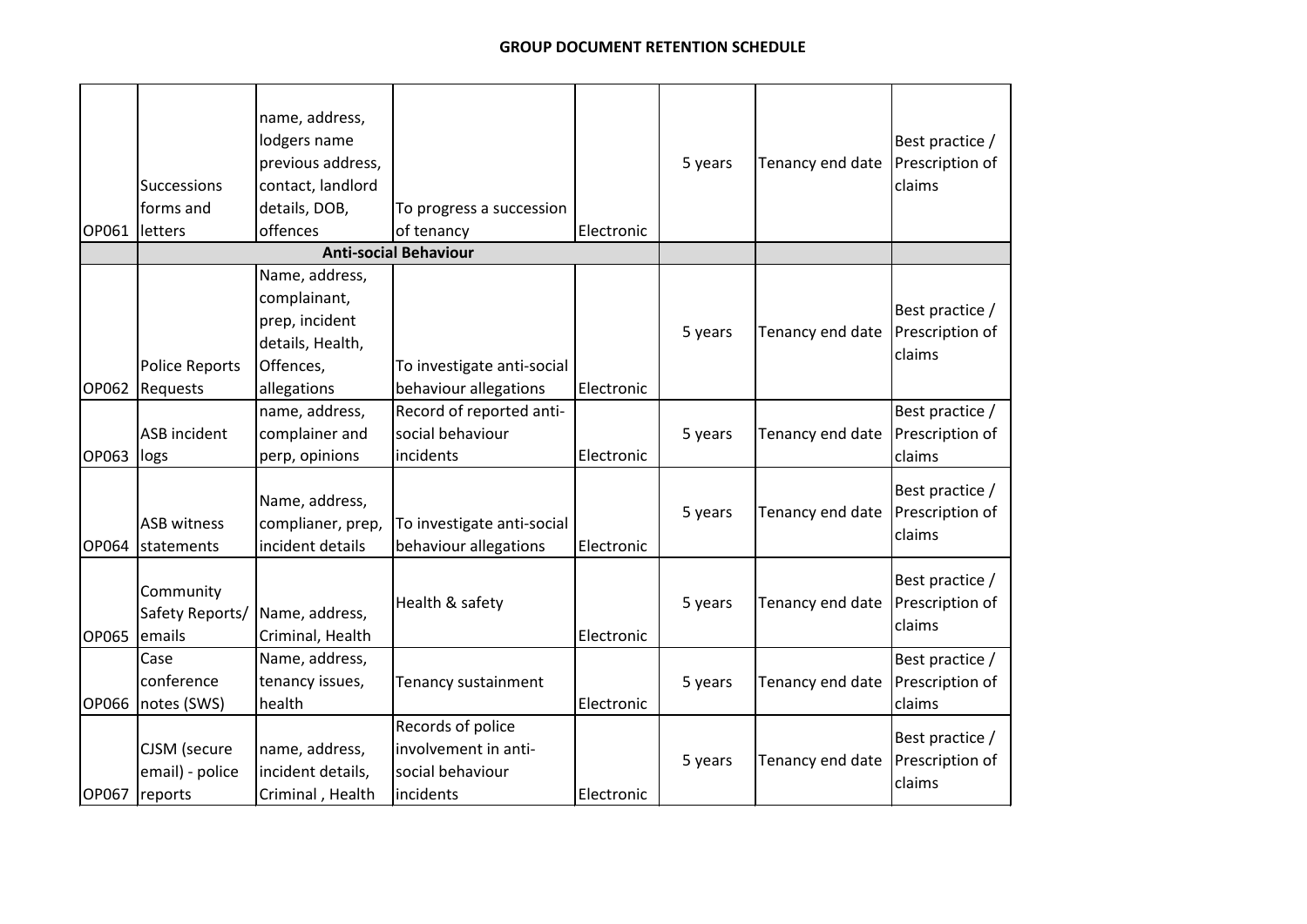| <b>OP068</b> | Recordings<br>from Noise app              | name, address<br>perp. Recording,<br>location                                                                                                                                    | location, time, gps To investigate anti-social<br>behaviour allegations | Electronic            | 5 years | Tenancy end date | Best practice /<br>Prescription of<br>claims |
|--------------|-------------------------------------------|----------------------------------------------------------------------------------------------------------------------------------------------------------------------------------|-------------------------------------------------------------------------|-----------------------|---------|------------------|----------------------------------------------|
|              |                                           |                                                                                                                                                                                  | Legal / Court Action                                                    |                       |         |                  |                                              |
| <b>OP069</b> | Notice of<br>Proceedings                  | Name, address,<br>rent details,<br>record of contact<br>from tenant                                                                                                              | Legal action                                                            | Paper /<br>electronic | 5 years | Date of serving  | Best practice /<br>Prescription of<br>claims |
|              | OP070 Court letters                       | Name, address,<br>tenancy ref, rent<br>details                                                                                                                                   | Court action                                                            | Paper /<br>electronic | 5 years | Decision date    | Best practice /<br>Prescription of<br>claims |
| OP071        | Correspondenc<br>e to \from<br>Solicitors | Name, address,<br>rent details,<br>relevant tenancy<br>info                                                                                                                      | Court action/seeking<br>advice                                          | Electronic            | 5 years | Decision date    | Best practice /<br>Prescription of<br>claims |
| OP072        | Court Report                              | Name, address,<br>tenancy ref, age,<br>date of birth,<br>gender, household Court action<br>composition, rent<br>details, tenancy<br>details, record of<br>contact from<br>tenant |                                                                         | Electronic            | 5 years | Tenancy end date | Best practice /<br>Prescription of<br>claims |
| OP073 (CRM)  | <b>Contact Report</b>                     | Name, record of<br>contact from<br>tenant                                                                                                                                        | Court action                                                            | Electronic            | 5 years | Tenancy end date | Best practice /<br>Prescription of<br>claims |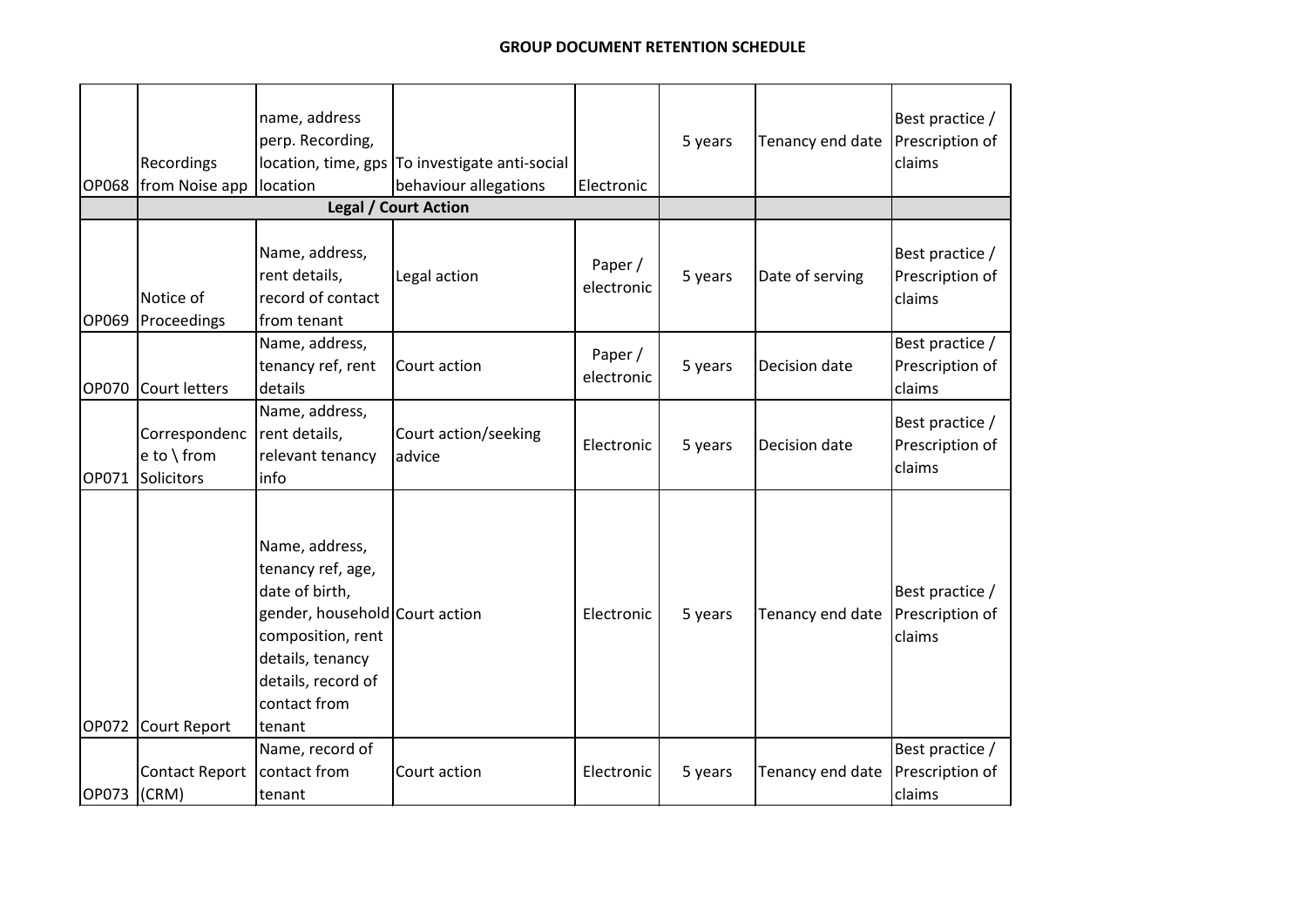| OP074        | Eviction<br>Approval form              | Name, address,<br>household<br>composition, age,<br>rent details,<br>relevant tenancy<br>info | Eviction                                              | Electronic            | 5 years | Tenancy end date    | Best practice /<br>Prescription of<br>claims                                                                            |
|--------------|----------------------------------------|-----------------------------------------------------------------------------------------------|-------------------------------------------------------|-----------------------|---------|---------------------|-------------------------------------------------------------------------------------------------------------------------|
|              | OP075 Section 11s                      | Name, address,<br>relevant court<br>information                                               | Notification of court<br>proceedings                  | Electronic            | 5 years | Tenancy end date    | Best practice /<br>Prescription of<br>claims                                                                            |
| OP076        | <b>Eviction Case</b><br><b>file</b>    | Name, address,<br>tenancy details                                                             | Recover tenancy                                       | Electronic            | 7 years | Date of last action | Best practice /<br>Prescription of<br>claims [NB:<br>Solicitors will<br>keep civil court<br>case files for 10<br>years] |
| <b>OP077</b> | Abandonment<br><b>Notices</b>          | Name, address                                                                                 | Evidence of<br>abandonment                            | Electronic            | 7 years | Date of last action | Best practice /<br>Prescription of<br>claims                                                                            |
| OP078        | Correspondenc<br>e to \from<br>Shelter | Name, address,<br>rent details,<br>relevant tenancy<br>info, health                           | Court action                                          | Paper /<br>electronic | 5 years | Tenancy end date    | Best practice /<br>Prescription of<br>claims                                                                            |
|              |                                        |                                                                                               | <b>MAPPA</b>                                          |                       |         |                     |                                                                                                                         |
| OP079        | MAPPA Records criminal                 | Name, address,                                                                                | Health & safety                                       | Electronic            | Nil     | Tenancy end date    | <b>Best practice</b>                                                                                                    |
|              |                                        |                                                                                               | <b>HMO</b>                                            |                       |         |                     |                                                                                                                         |
|              | OP080 HMO licence                      | Property address,<br>staff contact<br>information                                             | Licence to operate<br>House in Multiple<br>Occupation | Electronic            | 5 years | Date of expiry      | Best practice /<br>Prescription of<br>claims                                                                            |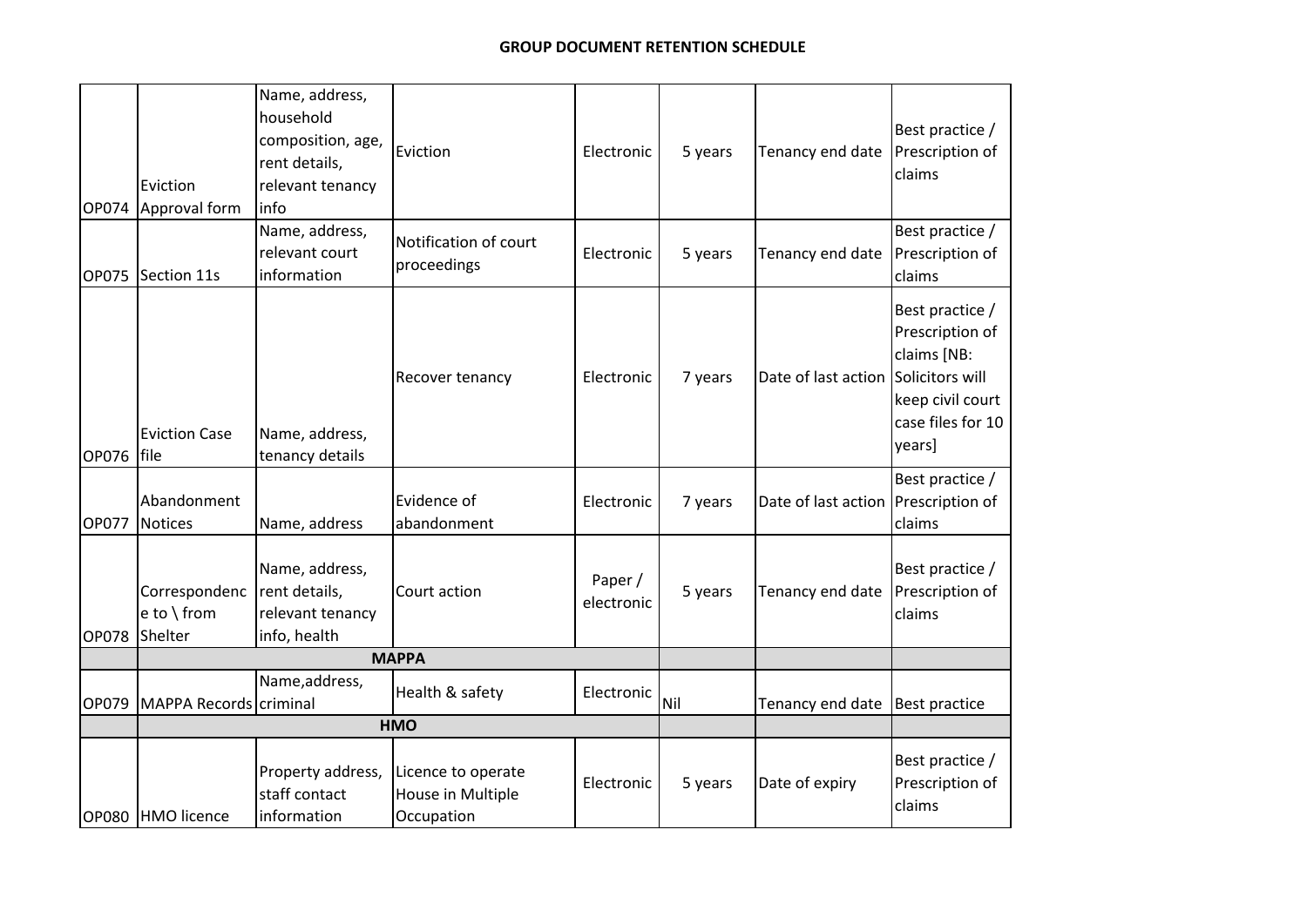|              | <b>Parking Permits</b>                          |                                                                                                 |                                                                                   |                      |         |                       |                                              |
|--------------|-------------------------------------------------|-------------------------------------------------------------------------------------------------|-----------------------------------------------------------------------------------|----------------------|---------|-----------------------|----------------------------------------------|
| OP081        | Request for<br><b>Parking Permit</b><br>Form    | Name, Address,<br>Email, Contact<br>Number, Car<br>Registration                                 | To provide parking<br>permit                                                      | Paper                | 5 years | Tenancy end date      | Best practice /<br>Prescription of<br>claims |
| OP082        | Correspondenc<br>e with VCS                     | name, address,<br><b>Car Registration</b>                                                       | To provide parking<br>permit                                                      | Electronic           | Nil     | Date of<br>production | <b>Best practice</b>                         |
|              | <b>Translation Services</b>                     |                                                                                                 |                                                                                   |                      |         |                       |                                              |
| OP083        | Translation<br><b>Services</b><br>request       | Name, address,<br>rent details, first<br>language                                               | Tenancy<br>sustainment/sign up                                                    | Electronic           | Nil     | Date of request       | <b>Best practice</b>                         |
| <b>OP084</b> | Interpretation<br>Service from<br>Language Line | Name, address,<br>first language                                                                | Service delivery                                                                  |                      | Nil     | Date of request       | <b>Best practice</b>                         |
|              |                                                 |                                                                                                 | <b>Maintenance</b>                                                                |                      |         |                       |                                              |
| <b>OP085</b> | Mutual<br>Exchange/Mana<br>gement<br>Transfer   | Name, address,<br>contact numbers                                                               | Tenancy exchange                                                                  | Paper/<br>Electronic | 5 years | Tenancy end date      | Best practice /<br>Prescription of<br>claims |
| <b>OP086</b> | Alteration/Impr<br>ovement<br>Request           | Name, address,<br>contact numbers                                                               | Improve Property                                                                  | Paper/<br>Electronic | 5 years | Tenancy end date      | Best practice /<br>Prescription of<br>claims |
| <b>OP087</b> | Insurance<br>Claims                             | Name, Address,<br>Email, Contact<br>Number, Tenure,<br><b>Estimated Costs,</b><br>Crime Ref No. | To notify Loss Adjuster of<br>any incidents or formal<br>claims to CHA properties | Electronic           | 5 years | Date of<br>settlement | <b>Best Practice</b>                         |